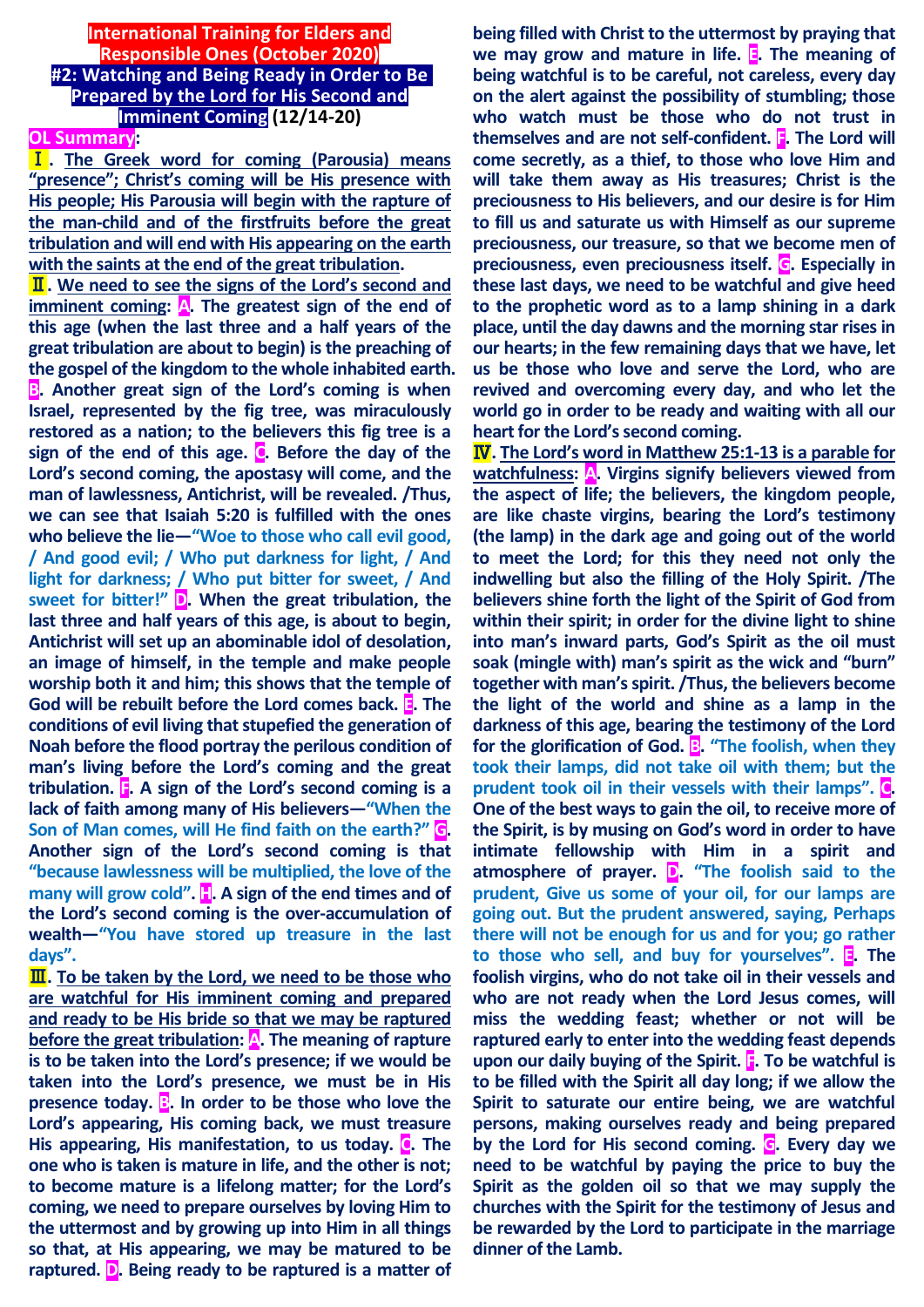#### CP1: The greatest sign of the end of this age is the preaching of the gospel of the kingdom to the whole inhabited earth

Matt. 24:30 And at that time the sign of the Son of Man will appear in heaven, and then all the tribes of the land will mourn, and they will see the Son of Man coming on the clouds of heaven with power and great glory.  $OL1$ : The greatest sign of the end of this age (when the last three and a half years of the great tribulation are about to begin) is the preaching of the gospel of the kingdom to the whole inhabited earth. 14 And this gospel of the kingdom will be preached in the whole inhabited earth for a testimony to all the nations, and then the end will come. **OL2**: Another great sign of the Lord's coming is when Israel, represented by the fig tree, was miraculously restored as a nation; to the believers this fig tree is a sign of the end of this age. 32-33 But learn the parable from the fig tree: As soon as its branch has become tender and puts forth its leaves, you know that the summer is near. So also you, when you see all these things, know that it is near, at the doors.

The Lord's parousia will start when the Lord raptures the overcomers to heaven to be with Him before the beginning of the great tribulation. Beginning at this time, the Lord's parousia, that is, His coming, will last for three and a half years until His appearance is manifested. This manifestation..., or appearance, is what the Bible calls the manifestation (epiphaneia) of His coming (parousia). The Lord's return involves a period of time, the parousia (coming), and a point in time, the epiphaneia (manifestation).

The gospel of the kingdom, which includes the gospel of grace, brings people not only into God's salvation but also into the kingdom of the heavens. The gospel of grace emphasizes forgiveness of sin, God's redemption, and eternal life, whereas the gospel of the kingdom emphasizes the heavenly ruling of God and the authority of the Lord. This gospel of the kingdom will be preached in the whole earth for a testimony to all the nations before the end of this age. Hence, that preaching, signified by the white horse of the first seal in Revelation 6:1-2, will be a sign of the consummation of this age.

When the preaching of the gospel of the kingdom to the whole world... has been accomplished, we should realize that the last three and a half years are about to begin…. Prior to this preaching, many other things will have taken place. But these things are not the signs of the end of the age, for in speaking about them the Lord said that the end was not yet. Therefore, the preaching of the gospel of the kingdom to all the inhabited earth will be the unique sign of the end of this age.

The fig tree represents the nation of Israel. In Matthew 21:18-20 the fig tree, the symbol of the nation of Israel, was cursed by the Lord and withered because it did not produce fruit for Him. The Jews lost their nation and were scattered. According to prophecies in the Bible, however, the Jews will recover their nation. The Lord's word concerning the fig tree branch becoming tender and putting forth its leaves refers to this matter.

Application to New Ones and Youth/College students FN"testimony": The gospel of the kingdom is a testimony to all the nations (Gentiles). This testimony must spread to the whole earth before the end of this age, the time of the great tribulation.

New ones and young people, recognizing that these days are approaching to the end, please have the burden for preaching the gospel of the kingdom to those around you, pray for this and practically go out with the saints to preach the gospel.

Science warns that if global warming continues at this rate, the Arctic will disappear by the year 2100, and ecosystems will not be able to keep up with the rapid changes. The greatest sign before the end of this age is the preaching of the gospel of the kingdom in the whole inhabited earth. The gospel of the kingdom must be preached primarily by local churches. Because the gospel of the kingdom is the gospel of God's economy, emphasizing God's heavenly rule and the Lord's authority. In the late 19th century, the "gospel of grace emphasizing the forgiveness of sins" was preached throughout the earth by England. But the gospel of the kingdom has not yet been fully preached. It must be preached by brothers and sisters of local churches who understand God's economy through the ministry words from the Recovery Version of Bible and the Life Studies, etc. and who build up the Body of Christ

In order for this prophecy to be fulfilled, it is necessary that **1** local churches flourish and are established in major cities, 2 that the brothers and sisters in local churches rise up and testify the gospel of the Kingdom to all who live in Japan, ❸ for young people to rise up and continue and strengthen the testimony of the church. Church in Kobe must all rise up and preach the gospel of the Kingdom, and the number of Lord's table meetings must be increased from 185 (average for September-November 2020) to 200-300, and then to 500. We need to expand to the major neighboring cities, such as Nishinomiya, Amagasaki, Akashi, and Himeji, in order to fulfill the prophecy concerning the gospel.

Man has a solution to the problem of sin and God's will for man (expressing corporately and representing God). When it comes to the problem of sin, "good works," "education," "ethics," "chanting," and "religion" cannot save man from sin. This is because without the shedding of blood, there is no forgiveness of sins. The Lord shed His blood on the cross and died for man's sins as the sinless One. Therefore, those who believe in Him and are united with Him will have their sins forgiven and be covered with the righteousness of Christ.

When it comes to God's will, man needs to enjoy Christ and be filled with Him, and express Christ greatly together with the saints in the church life, and rule over God's enemy Satan representing God's authority.

Take up the burden for preaching this gospel of the kingdom to your relatives, friends, and neighbors and pray for them. When you pray for the Lord's prophecy to be fulfilled, the Holy Spirit begins to work. And when you go out for the gospel, you will be blessed as a coworker of God. Prayer: "Lord Jesus, I also feel these days are approaching to the end. I take up the burden for preaching the gospel of the kingdom to those around me and to the people in Kobe and Nishinomiya City where we live. I pray for this with the saints and practically go out to preach the gospel. Fill me with the Spirit and strengthen me. To continue and strengthen the testimony of the church, perfect us young people as vessels to bring Lord's second coming to turn the age."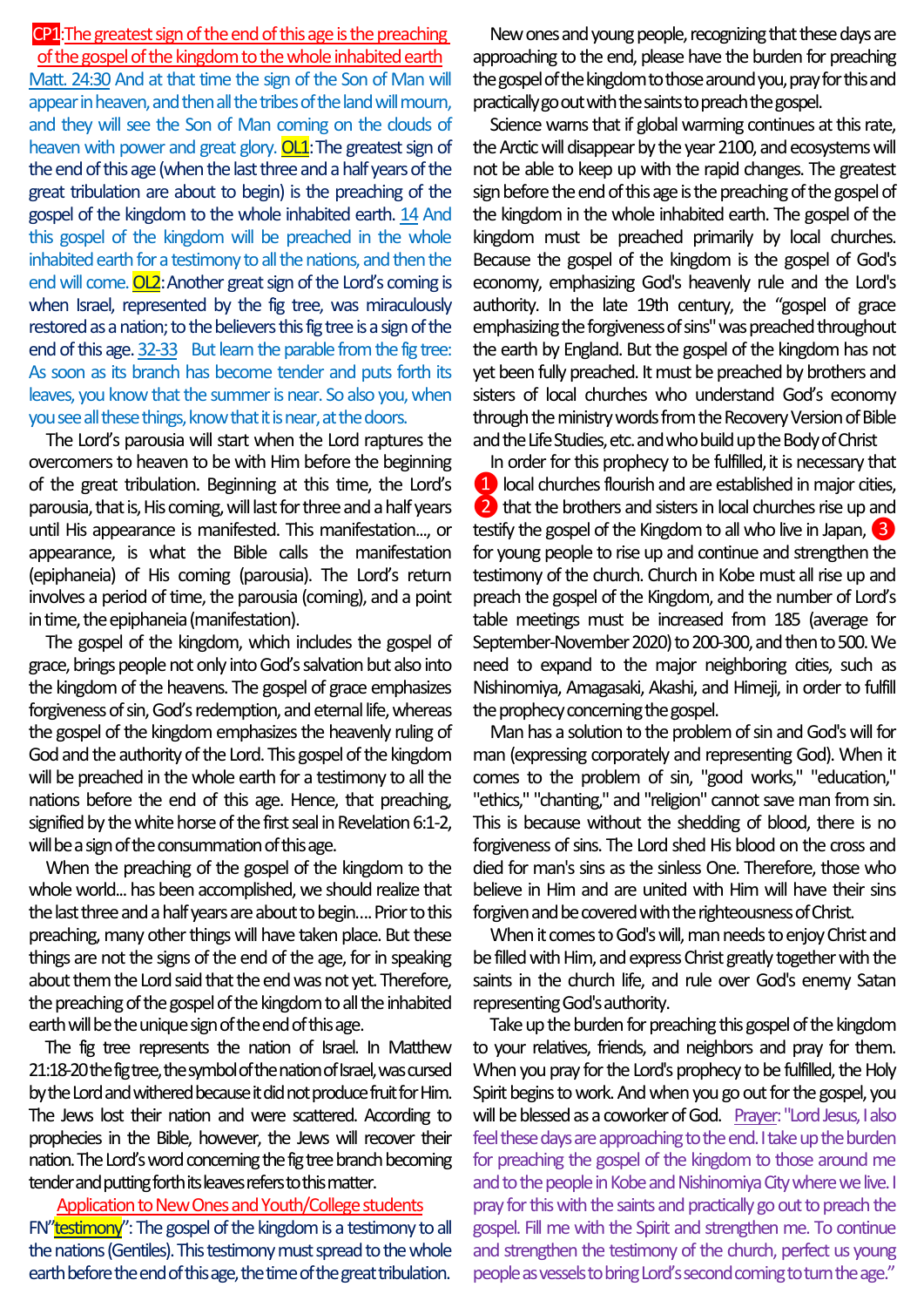#### CP2:Another sign of the Lord's second coming is that lawlessness will be multiplied. Wtch and be prepared for the rapture before the great tribulation

OL1: Before the day of the Lord's second coming, the apostasy will come, and the man of lawlessness, Antichrist, will be revealed. 2 Thes. 2:3 …It will not come unless the apostasy comes first and the man of lawlessness is revealed, the son of perdition. 7 For it is the mystery of lawlessness that is now operating, OL2:Another sign of the Lord's second coming is that "because lawlessness will be multiplied, the love of the many will grow cold". **OL3**: A sign of the end times and of the Lord's second coming is the overaccumulation of wealth.  $OL4$ : To be taken by the Lord, we need to be those who are watchful for His imminent coming and prepared and ready to be His bride so that we may be raptured before the great tribulation. Rev. 3:10 Because you have kept the word of My endurance, I also will keep you out of the hour of trial, which is about to come on the whole inhabited earth, to try them who dwell on the earth.

According to 2 Thessalonians 2:4, holy place refers to the temple of God. Antichrist will set up an abominable idol of desolation, an image of himself, in the temple and make people worship it. This shows that the temple in Jerusalem will be restored. When the great tribulation, the last three and a half years, is about to begin, Antichrist will set up his image in the temple. When this happens, the day of the Lord's second coming will be very close….

Second Timothy 3:1-5 describes the condition of human society at the end of this age... [as] a sign of the Lord's second coming…. In the last days men will love themselves the most, followed closely by money….There also will be boasting, arrogance, reviling, and the blaspheming of God…. They all do things recklessly and arrogantly under the guise of freedom. It is also a particular characteristic of people today to be lovers of pleasure rather than lovers of God….These are all signs of the Lord's second coming, and they should remind us that we must watch and be prepared for the Lord to come.

Before the Lord's imminent coming, there will be clear signs. During this time, men will accumulate wealth in an unprecedented way….No other age will see as much wealth as the age immediately preceding the Lord's return. Not only is there a multiplication of material enjoyment, but there is a multiplication of lustful indulgence. I am saying this to let all the brothers and sisters throughout the whole world know that the day of the Lord is approaching! We have to spend whatever we have on the Lord, while the money is still useful.

To be taken means to be raptured before the great tribulation. It is very interesting to see that the two men are working in the field and that the two women are grinding at the mill. Both working inthe field and grinding are for eating. There is a difference between our eating and the eating of the worldly people. The worldly people study and work, and we also study and work. The worldly people, however, have been drugged. But we... rather... are simply fulfilling our duty to make a living….We maintain our existence in order to take

the way of the cross to fulfill God.

Application to business person/graduate students 2 Tim. 3:1 But know this, that in the last days difficult times will come. 2 For men will be lovers of self, lovers of money, boasters, arrogant, revilers, disobedient to parents, unthankful, unholy, 3 Without natural affection, implacable, slanderers, without self-control, savage, not lovers of good, 4 Traitors, reckless, blinded with pride, lovers of pleasure rather than lovers of God, 5 Having an outward form of godliness, though denying its power; from these also turn away. 1 Tim. 6:6 But godliness with contentment is great gain;7For we have brought nothing into the world, because neither can we carry anything out. 8 But having food and covering, with these we will be content. 9 But those who intend to be rich fall into temptation and a snare and many foolish and harmful desires, which plunge men into destruction and ruin. 10 For the love of money is a root of all evils, because of which some, aspiring after money, have been led away from the faith and pierced themselves through with many pains.

As business person, please be watchful not to be fallen into the love of money and led away from faith. You should sweat and work diligently and complete your duty. It is not only to support your family financially but it should be for the purpose of human existence, which is "preach the gospel of the kingdom and shepherd new ones to build up the church". Never dream to be rich to be luxurious. This evil desire will ruin and destruct you.

For the lord's testimony, move up the career ladder and offer more materials as much as possible. But this should not be motivated by the love of money. And you should follow the capacity measured up by the Lord. You should make your career plan under the Lord's restriction and never try to develop unlimitedly according to the lust. If the Lord keeps you in profession, stay there. Lord's measure for you might be for one profession, or manager, director, executives or president. Anyways go on according to the rule of Lord's measure and learn to be blessed. 2 Cor.10:13 But we will not boast beyond our measure but according to the measure of the rule which the God of measure has apportioned to us, to reach even as far as you. FN"measure": The apostle was bold, but not without limit. This shows that he was under the restriction of the Lord. His boasting was according to the measure of the rule which the God of measure, the ruling God, had apportioned to him.

Prayer:"In this age of end, the worldly people aspire money and overaccumulate the wealth as it has never seen before. But as I am in the Lord, I work diligently to complete my duty and pursue upward as much as possible according to the measure the Lord has apportioned me. It is not only to support my family financially but also to support the financial need of the church. Let me not fall into the love of money according to the mystery of lawlessness and be led away from faith. I take grace and take the way of the cross and accomplish the God ordained will."